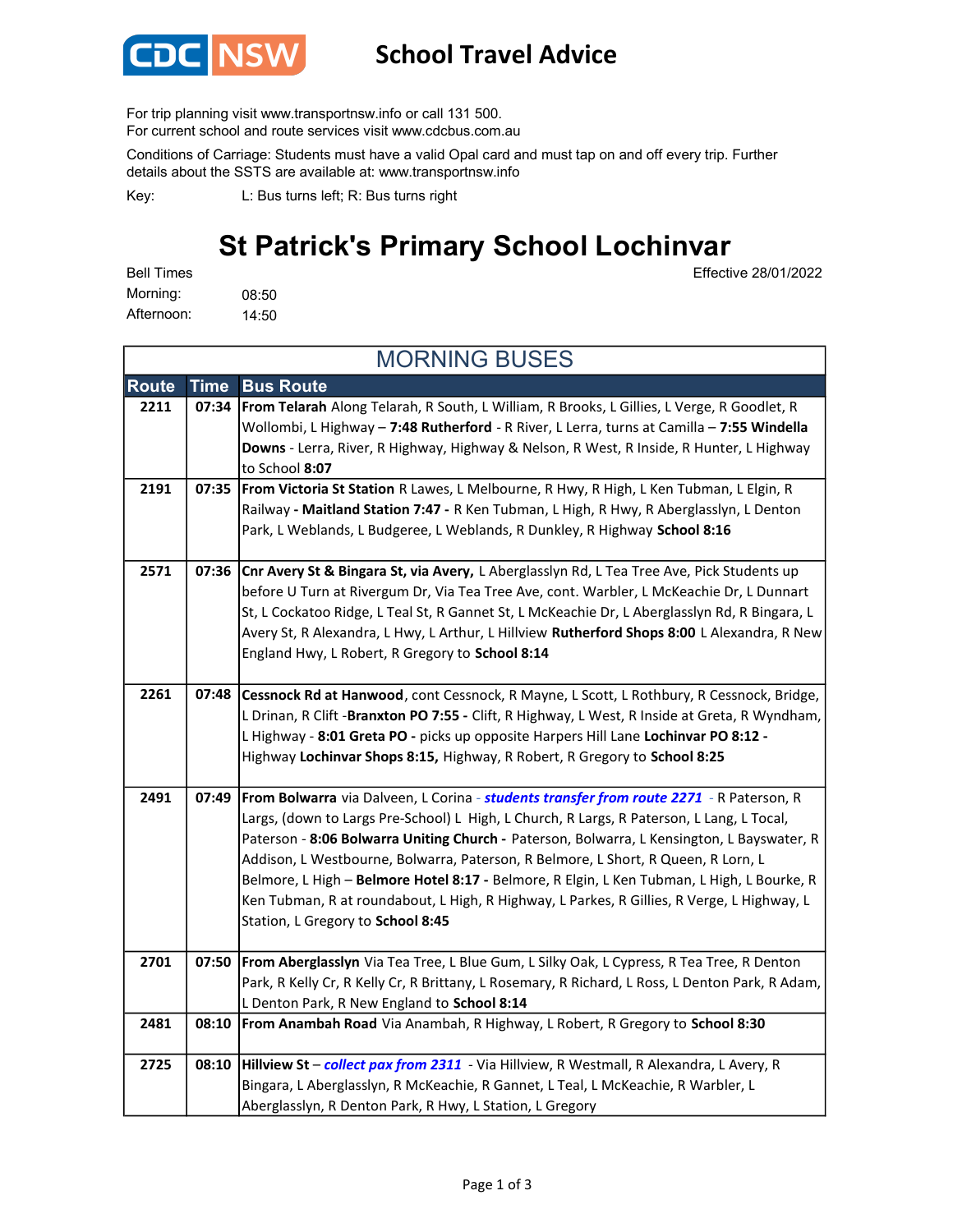

|      | Route Time Bus Route                                                                         |
|------|----------------------------------------------------------------------------------------------|
| 2582 | 08:13   Rutherford High School, U-turn, R Alexandra, R Weblands, L Denton Park, R Highway, R |
|      | River, L Lerra, L Camilla, turns at Krystina Cl, 8:28 Windella Downs, Lerra, R River, R      |
|      | Highway to Lochinvar, L Robert, R Gregory to School 8:37                                     |
| 2704 | 08:22 From Old North Rd via Station, L Old North Rd, U/Turn at Winders Ln, Old North Rd, R   |
|      | Station, R Gregory to School 8:37                                                            |

| <b>AFTERNOON BUSES</b>             |             |                                                                                                                                                                                                                                                                                                                                                                                                                                                                                                                                                                                                                                                                         |  |  |  |
|------------------------------------|-------------|-------------------------------------------------------------------------------------------------------------------------------------------------------------------------------------------------------------------------------------------------------------------------------------------------------------------------------------------------------------------------------------------------------------------------------------------------------------------------------------------------------------------------------------------------------------------------------------------------------------------------------------------------------------------------|--|--|--|
| <b>Route</b>                       | <b>Time</b> | <b>Bus Route</b>                                                                                                                                                                                                                                                                                                                                                                                                                                                                                                                                                                                                                                                        |  |  |  |
| 2403                               | 15:00       | To Greta, Branxton, North Rothbury Via Gregory, L Robert, L Highway, R Devon, R Kent, R<br>Leconfield, L Hollingshed, L Dalwood, R Hwy, L Clift, L Drinan, R Bridge, Cessnock, L Mitchell,<br>R Scott, R Rothbury, L Cessnock to Hanwood Estate, Turns around Hanwood and Cessnock,<br>Bridge, L Drinan, R Clift, R Highway to Lochinvar                                                                                                                                                                                                                                                                                                                                |  |  |  |
| 2482                               | 15:00       | To Anambah Via Gregory, L Robert, R Highway, L Anambah, turns at end, along Anambah, R<br>Highway, L Robert, R Gregory, R Station, R Highway                                                                                                                                                                                                                                                                                                                                                                                                                                                                                                                            |  |  |  |
| 1393<br>Mon,<br>Wed to<br>Fri Only | 15:00       | To Telarah Gregory, L Robert, R Highway, L Alexander, R Westmall, R Hillview, L Alexandra,<br>L Highway, R Young, L Gillies, R South, R William, R Lismore, R Raymond.                                                                                                                                                                                                                                                                                                                                                                                                                                                                                                  |  |  |  |
| 2703<br>Tue Only                   |             | 15:05 To Windella Downs Via Gregory, L Robert, R Hwy, L River, L Lerra, L Camilla, turns at<br>Krystina Cl                                                                                                                                                                                                                                                                                                                                                                                                                                                                                                                                                              |  |  |  |
| 2215                               |             | 15:06 To Telarah via Harvey Rd Via Gregory, L Robert, R Hwy, R Regiment, L Brigantine, L<br>Garwood, R Belmar, R Logan, L Harvey - Dunkley, L Fairfax, R Denton Pk, R Weblands, L<br>Budgeree, L Weblands.                                                                                                                                                                                                                                                                                                                                                                                                                                                              |  |  |  |
| 2563<br>Mon,<br>Wed to<br>Fri Only | 15:14       | To Windella Downs Via Gregory, L Robert, R Hwy, L River, L Lerra, L Camilla, turns at<br>Krystina Cl                                                                                                                                                                                                                                                                                                                                                                                                                                                                                                                                                                    |  |  |  |
| 2711                               |             | 15:15 To Old North Rd Via Gregory, R Station, L Hwy, turn around at ST HELENA'S, return along<br>Hwy, R Robert Rd, R Christopher Rd, L Station Lane, L Old North Rd 3:40                                                                                                                                                                                                                                                                                                                                                                                                                                                                                                |  |  |  |
| 1393<br><b>Tue Only</b>            | 15:18       | To Telarah Gregory, L Robert, R Highway, L Alexander, R, Westmall, R Hillview, L Alexandra<br>L Highway, R Young, L Gillies, R South, R William, R Lismore, R Raymond.                                                                                                                                                                                                                                                                                                                                                                                                                                                                                                  |  |  |  |
| 1446                               | 15:20       | To Maitland, Lorn, Bolwarra & Largs Via Gregory, R Station, L Highway, turn around St<br>Helens, Along Hwy, - 3:35 Rutherford Hotel - Hwy, Continues to Roundabout, L High, R Ken<br>Tubman, R Allan Walsh, L Church, R Ken Tubman, L High, L Bourke, R Ken Tubman - 4:00<br>Maitland - Belmore, R Lorn, L Queen, L Short, R Belmore - 4:05 Bolwarra - L Westbourne, R<br>Addison, L Bayswater, R Kensington, R Bolwarra, L Paterson - 4:10 Bolwarra Heights - L<br>Hunter Glen, R Highland Way, R Bolwarra Park, R Maitland Vale, R Tocal, L Wesley - James, L<br>Paterson, R Cornia, L Dalveen, L High - 4:30 Largs - High, Dunmore, L Paterson, L Largs, to<br>High. |  |  |  |
| 2726                               | 15:20       | To Aberglasslyn, McKeachie's Via Gregory, L Robert, L Highway, Uturn at St Helena, Hwy, L<br>Denton Park, McKeachie, R Gannet, L Teal, L McKeachie, R Warbler, L Aberglasslyn, R<br>Bingara, L Avery, R Alexandra, L Hwy, L Arthur, L Hillview                                                                                                                                                                                                                                                                                                                                                                                                                          |  |  |  |